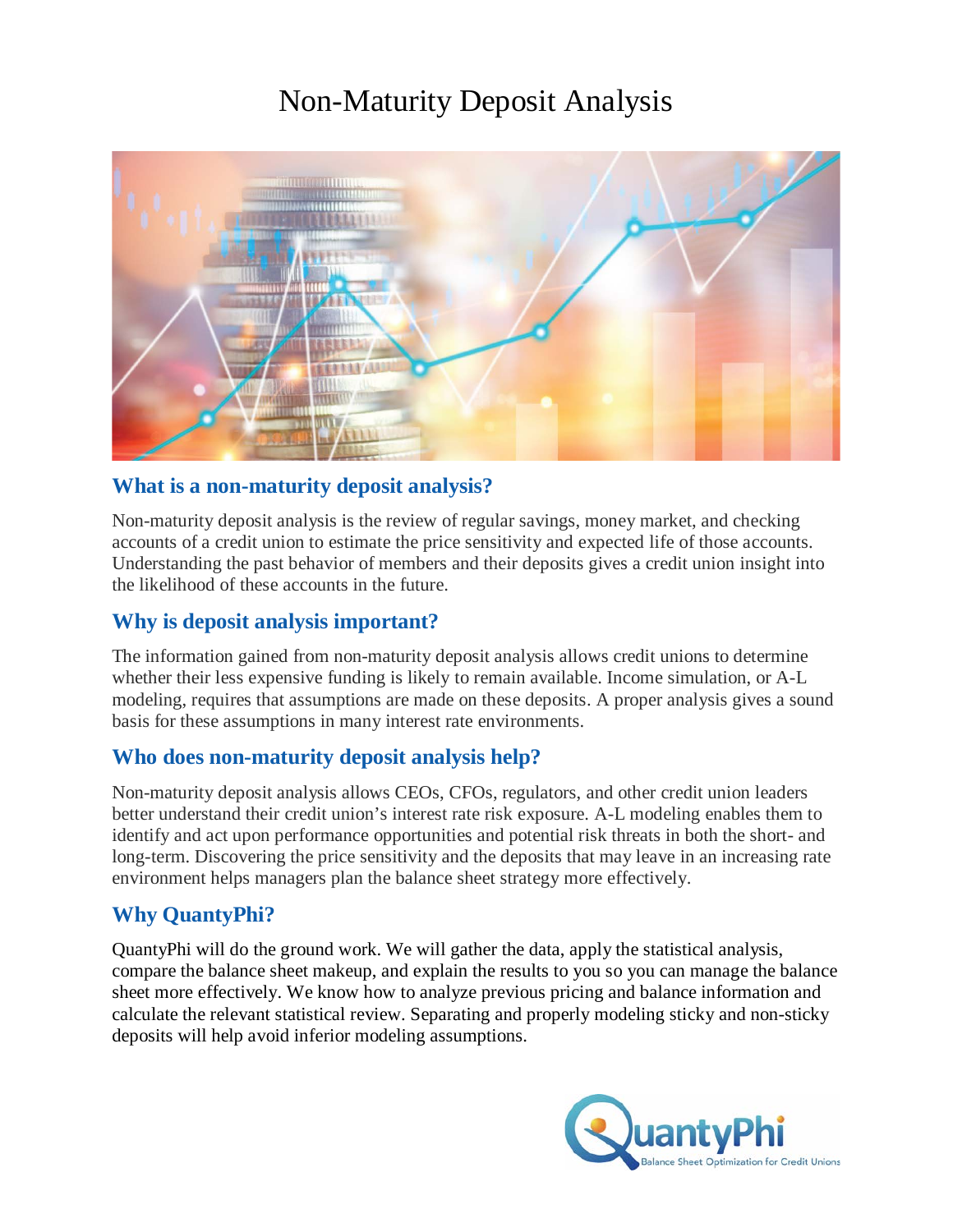# Non-Maturity Deposit Analysis



## **QuantyPhi will help you discover**

- 1. Market-based driver rate
	- Examples of a market-based driver rate include: 1, 3, 6 and 12-month LIBOR rates, 3, 6, and 12-month U.S. Treasury rates, and 2 and 5-year U.S. Treasury rates.
- 2. Deposit sensitivity factor to the driver rate
	- The deposit sensitivity, expressed as rate Beta, denotes how much of a marketdriver rate is represented in the deposit rate.
- 3. Estimated decay rate of deposit balances
	- How soon it takes before the deposits "mature", and the balance hits zero.
- 4. Estimated amount of surge deposits
	- Surge deposits are the estimated amount of the non-core portion of total deposits. Core deposits are the portion of deposit accounts that are likely to remain on deposit throughout the interest rate cycle. Non-core deposits increase, or decrease, based on current economic trends. They are deposited for reasons other than the intended "savings", and because of this, they decay faster than core deposits as interest rates rise. Non-core deposits typically display steep decay rates in specific interest rate environments.
- 5. Key interest rate risk measurement, or duration, of the deposit account
	- Interest rate risk is often measured by duration. Duration incorporates both the maturity and coupon cash flows of an instrument. Once the study determines the rate sensitivity (coupon) and maturity (decay) we can incorporate the results to calculate the actual risk factor, or duration.